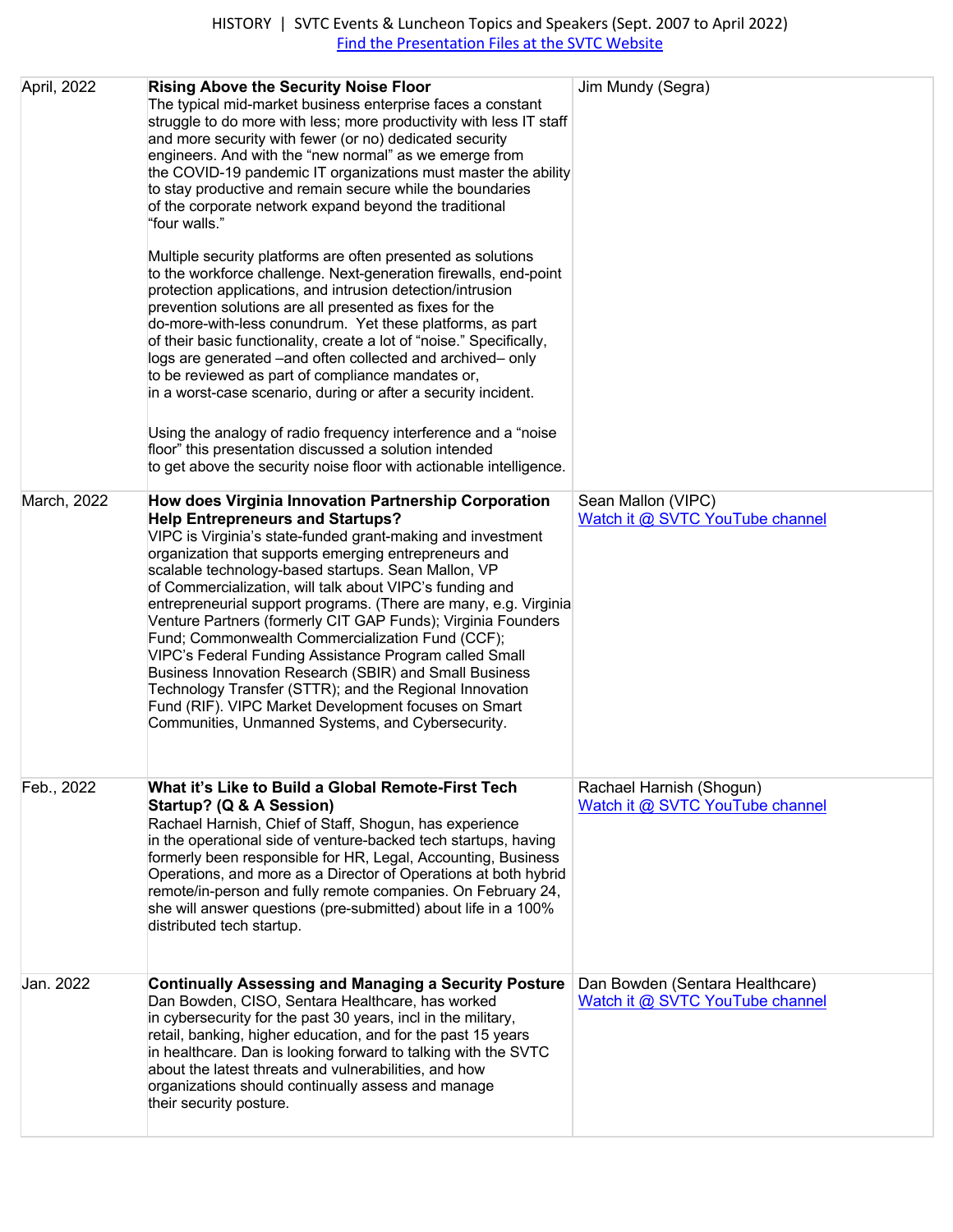| Dec., 2021        | <b>Exploring Bitcoin Mining and the Fundamentals of Digital Scott Hancock (Specter Mining)</b><br>Gold<br>Join Scott Hancock, co-founder, and chairman of the board<br>of Specter Mining, a leading distributor of blockchain<br>and cryptocurrency mining computers headquartered<br>in Harrisonburg, Virginia, as he discusses the ins and outs<br>of bitcoin mining. | Watch it @ SVTC YouTube channel                                                                                                                                  |
|-------------------|-------------------------------------------------------------------------------------------------------------------------------------------------------------------------------------------------------------------------------------------------------------------------------------------------------------------------------------------------------------------------|------------------------------------------------------------------------------------------------------------------------------------------------------------------|
| Aug., 2021        | #GrowWithGoogle Series<br><b>Reach Customers Online with Google</b><br>Learn how Google works. Learn how customers find your<br>business online and how to promote your business using Search<br>Engine Optimization (SEO) and Smart Campaigns<br>in Google Ads.<br>(Aug thru Nov 2021; total of 5, registered via <b>SVTC calendar)</b>                                | Google Speaker: Randi Penfil                                                                                                                                     |
| Aug., 2021        | A conversation with gubernatorial candidate Terry McAuliffe:<br>The Intersection of Education & Virginia's Technology Future Richmond with former Gov. McAuliffe; the webinar<br>[a conversation with candidate Youngkin is being planned]                                                                                                                              | The directors of the VA Tech Councils met in<br>was open to members                                                                                              |
| April, 2021       | The State of State and Local Broadband<br>Local Panelists: Tom Lundquist (Staunton City Schools),<br>James Funkhouser (Shentel), Pam Carter (Augusta County),<br>and Josh Fitzpatrick (Lord Fairfax Community College)                                                                                                                                                  | Kyle Rosner (Deputy Broadband Advisor, Office of<br>Governor Ralph Northam)<br>Watch it @ SVTC YouTube channel                                                   |
| <b>June 2021</b>  | <b>SVTC Annual Tech Nite (and Annual Meeting)</b><br>8 award categories and 19 nominees gathered to honor tech<br>achievement, innovation, entrepreneurship, and leadership.                                                                                                                                                                                            | https://svtc-va.org/about-tech-nite/                                                                                                                             |
| Feb., 2021        | <b>Innovation Partnerships for Virginia</b><br>(What projects lend themselves to the Shenandoah Valley?)<br>David Ihrie, Center for Innovative Technology                                                                                                                                                                                                               | <b>VIPA/CIT</b><br>Watch @ SVTC YouTube channel                                                                                                                  |
| Dec., 2020        | <b>Pre-Session Legislative Non-Breakfast</b><br>An opportunity to ask local representatives questions about<br>the upcoming legislative session. (Virtual event)                                                                                                                                                                                                        | <b>HRCC</b>                                                                                                                                                      |
| Sept., 2020       | The State of Tech Economy<br>Recent economic trends in Virginia and the Shenandoah<br>Valley, with a focus on what is happening in the tech sector<br>and changes that are taking place because of the COVID-19<br>virus.<br>About the Speaker Fletcher Headshot<br>Fletcher Mangum is the Founder and CEO of Mangum<br>Economics.                                      | Fletcher Mangum, Mangum Economics<br>Watch it @ SVTC YouTube channel                                                                                             |
| <b>July, 2020</b> | How Are Unmanned Systems (UxS) Actually Being<br>Utilized Today and How Will They Be Used Tomorrow?                                                                                                                                                                                                                                                                     | Tracy Tynan, Director, and Jay Willmott, Unmanned<br>Systems Subject Matter Expert   Virginia Unmanned<br>Systems Center, CIT<br>Watch it @ SVTC YouTube channel |
| June, 2020        | <b>SVTC Annual Meeting &amp; Luncheon: Best Practices for</b><br>Effective Remote Work: From the Sudden to the Sustainable   Workplaceless                                                                                                                                                                                                                              | Tammy Bjelland, Founder and CEO,                                                                                                                                 |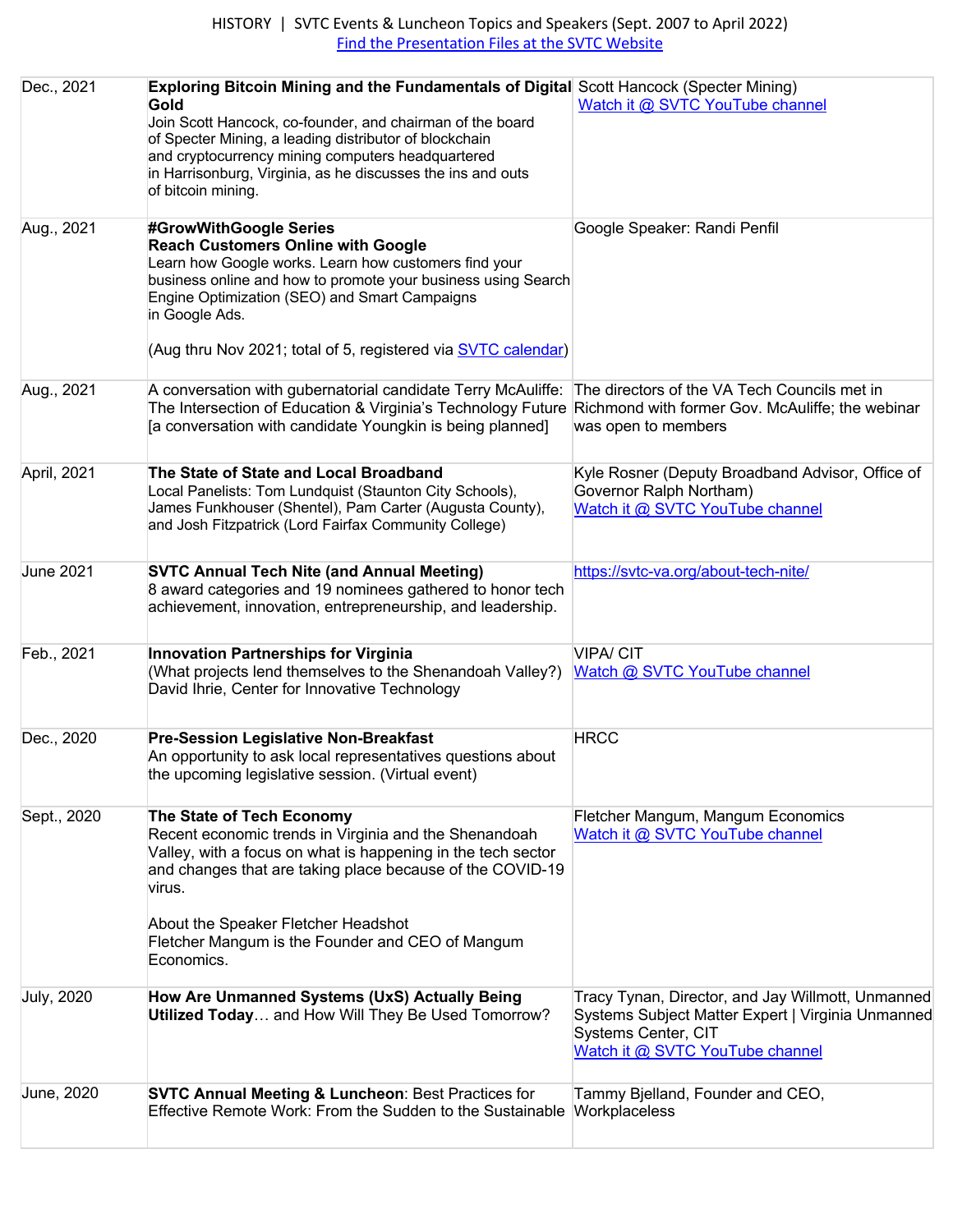| April, 2020 | What is 5G and Why Should I Care?                                                                         | Scott Robohn, Chief Architect of IP and Optical<br>Networks, Nokia<br>Watch it @ SVTC YouTube channel                                                                                                                                                                                  |
|-------------|-----------------------------------------------------------------------------------------------------------|----------------------------------------------------------------------------------------------------------------------------------------------------------------------------------------------------------------------------------------------------------------------------------------|
| Jan., 2020  | Protecting Small and Medium-Size Businesses from Cyber<br><b>Attacks</b>                                  | Dan O'Brien, Instructor, BRCC;<br>Cybersecurity Program Manager, GO Virginia                                                                                                                                                                                                           |
| Nov., 2019  | Innovate and Improve Brand by Embracing Web Accessibility Chris O'Brien, UX Team Founder & Lead, Jenzabar |                                                                                                                                                                                                                                                                                        |
| Oct., 2019  | WTF is Strategy and Why Should You Care?                                                                  | David Deaton, Founder & CEO, Deaton Group                                                                                                                                                                                                                                              |
| Sept., 2019 | <b>Building Useful Conversational Software</b>                                                            | Michael Szul, Principal Software<br>Engineer, University of Virginia School of Medicine                                                                                                                                                                                                |
| May, 2019   | Annual Meeting & TechNite19 Speakers Panel                                                                | Chaz Haywood et al, Exploring Rockingham's Past<br>Tammy Bjelland, Workplaceless<br>Melissa Stange, CS Program, LFCC<br>Velma Bryant, Technology Camps, BRCC<br>Hunter Markle, BarTrack, Inc.<br>Nick Swayne, JMU X-Labs / 4-Virginia<br>Toni Sheets, Harrisonburg City Public Schools |
| April, 2019 | <b>Digital Ethics</b>                                                                                     | Joe Showker, Former Educator and Digital Ethics<br>Expert                                                                                                                                                                                                                              |
| March, 2019 | How to Speak Web Developer                                                                                | Chiedo, CEO, Chiedo Labs                                                                                                                                                                                                                                                               |
| Feb., 2019  | Natural Language Processing: What is It and How Does it<br><b>Affect Business?</b>                        | Mike Mitri, Professor of Computer Information<br>Systems, JMU College of Business                                                                                                                                                                                                      |
| Jan., 2019  | What to Do a Year After the FCC's Repeal of Net Neutrality<br>Regulations?                                | Harry Reif, Professor Emeritus of Computer<br>Information Systems and Business Analytics, JMU                                                                                                                                                                                          |
| Nov., 2018  | Deep Neural Networks: How They Work & When They Don't Nathan Sprague, Associate Professor of Computer     | Science, JMU                                                                                                                                                                                                                                                                           |
| Oct., 2018  | SVTC Members-Only Event: Tour & Crash Test at the<br>Insurance Institute for Highway Safety (IIHS)        |                                                                                                                                                                                                                                                                                        |
| Oct., 2018  | Staunton Innovation Hub Tour                                                                              | Peter Denbigh, Staunton Innovation Hub                                                                                                                                                                                                                                                 |
| Sept., 2018 | Online Marketing and the Offhand Selling of Identity                                                      | Michele Strano, Associate Professor of<br>Communication Studies, Bridgewater College                                                                                                                                                                                                   |
| June, 2018  | Tech on the Square at the Friendly Fermenter                                                              |                                                                                                                                                                                                                                                                                        |
| May, 2018   | Annual Meeting & Augmented Reality for Mobile Games                                                       | Dan Hanlon, Co-founder & CCO, Raincrow Studios                                                                                                                                                                                                                                         |
| March, 2018 | Cryptocurrency and Bitcoin: Blockchain Technology                                                         | Morgan Benton, Professor, JMU CISE / ISAT                                                                                                                                                                                                                                              |
| Jan., 2018  | Cryptocurrency and Bitcoin: What is It? Why Should I Care?                                                | Morgan Benton, Professor, JMU CISE / ISAT                                                                                                                                                                                                                                              |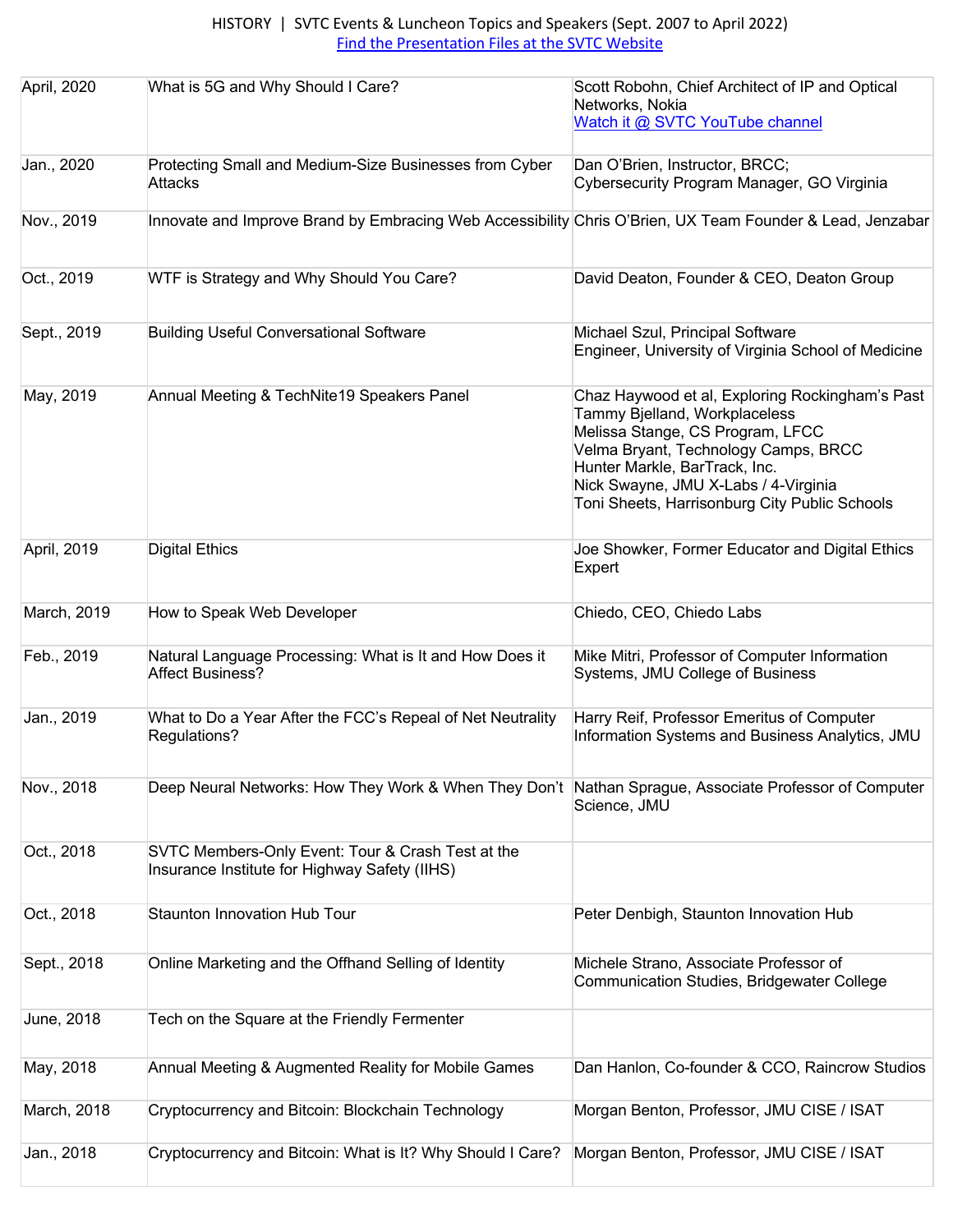| Oct., 2017  | Tour of JMU X-Labs and Commonwealth Research<br>Commercialization Fund (CRCF) info session     | Nick Swayne, Founding Director, JMU X-Labs,<br>Jennifer Hiltwine, CIT                                                                               |
|-------------|------------------------------------------------------------------------------------------------|-----------------------------------------------------------------------------------------------------------------------------------------------------|
| Sept., 2017 | Fall Tech Mixer @ Beyond                                                                       |                                                                                                                                                     |
| Sept., 2017 | <b>Resilient Technology Solar Solutions</b>                                                    | Tony Smith, CEO, Secure Futures Solar                                                                                                               |
| May, 2017   | <b>Entrepreneurship Demystified</b>                                                            | Patrick McQuown, Director of JMU CoB Center for<br>Entrepreneurship                                                                                 |
| April, 2017 | The Rockingham Group's Hybrid Cloud                                                            | Eugene Vatnik, CIO, The Rockingham Group                                                                                                            |
| Mar., 2017  | Multifactor Authentication Securing Data and Technology<br><b>Resources</b>                    | Dale Hulvey, JMU AVP for Information Technology                                                                                                     |
| Feb., 2017  | Update on WISPA: Wireless Internet Service Providers<br>Association                            | Alex Phillips, CEO, GM, HighSpeedLink.net                                                                                                           |
| Jan., 2017  | MACH37 Cyber Accelerator                                                                       | Rick Gordon, Managing Partner, and Dan Woolley,<br>General Partner   MACH 37                                                                        |
| Nov., 2016  | Disaster Recovery and Contingency Management Planning                                          | Dale Hulvey, CIO, AVP Information Technology,<br><b>JMU</b>                                                                                         |
| Oct., 2016  | Cyber-Security Awareness for Small Businesses 2.0                                              | Celia Paulsen, NIST<br>Chris Sullivan, SVP & CIO, Serco, Inc.<br>Cyber Threats Facing CIOs and<br>How to Defend Against Them<br>Roy Luebke, Genedge |
| Oct. 2016   | Becoming a Data Scientist                                                                      | Renee Teate, Creator & Host of Becoming a Data<br><b>Scientist</b>                                                                                  |
| Sept. 2016  | The Evolution of Big Data                                                                      | Dr. Andrew Fast, Chief Scientist, Elder Research                                                                                                    |
| May 2016    | Taking the Next Pandemic off the Table: Emerging Viral<br>Disease Research at SRI Interstating | Tom Voss, PhD, VP, SRI Biosciences; Site Head<br><b>SRI Shenandoah Valley</b>                                                                       |
| Jan., 2016  | Vehicle Cyberhacking                                                                           | Dr. Tom Richardson, Researcher at UVA                                                                                                               |
| Nov., 2015  | Broadband Initiatives at the Federal and State Levels                                          | Sandie Terry, VP of Broadband Programs with CIT                                                                                                     |
| Oct., 2015  | Value Creation in the Commonwealth through the use of<br>Data Analytics                        | Deputy SecTech Anthony Fung                                                                                                                         |
| Oct., 2015  | <b>Cyber-Security Awareness for Small Businesses</b>                                           | Patricia Toth of the National Institute of Standards<br>and Technology (NIST).                                                                      |
| June, 2015  | The Internet of Things                                                                         | David Ihrie, CTO of CIT                                                                                                                             |
| Jan., 2015  | <b>SVTC Members Only Tour: WVPT</b>                                                            | David Mullins, Tony Mancari, WVPT                                                                                                                   |
| Nov., 2014  | Tech on the Square: Tour of the ICE House                                                      | Nick Swayne, Carol Hamilton, Mary Lou Borne                                                                                                         |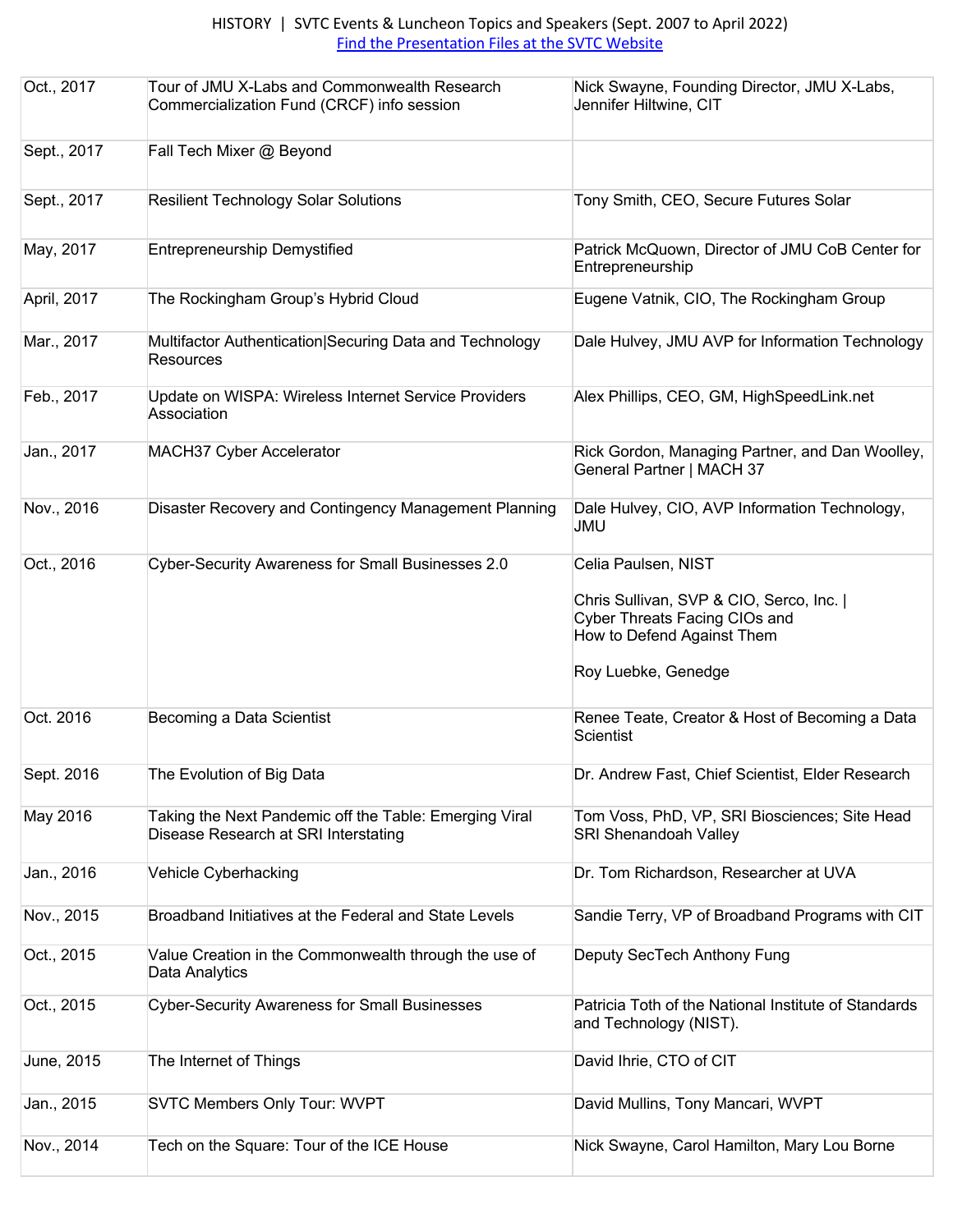| Oct., 2014  | <b>Drones</b>                                                                                                               | Rob Thompson, Shenandoah Drones                                                                                                                                                                                         |
|-------------|-----------------------------------------------------------------------------------------------------------------------------|-------------------------------------------------------------------------------------------------------------------------------------------------------------------------------------------------------------------------|
| June, 2014  | <b>SVTC Members Only Lunch and Tour</b>                                                                                     | <b>Dynamic Aviation</b>                                                                                                                                                                                                 |
| May, 2014   | Mobile Apps for Business                                                                                                    | Ben Kilmer, Co-Founder GroMobi                                                                                                                                                                                          |
| April, 2014 | Departing Employees: How Employers Can Protect Their<br>Trade Secrets from Walking Out the Door                             | Stephen Brown, Attorney, Shareholder LeClairRyan                                                                                                                                                                        |
| Mar., 2014  | Managing Mobile Devices Across an Enterprise                                                                                | Mike Rozmus, Sentara RMH Medical Center                                                                                                                                                                                 |
| Feb., 2014  | <b>Business Analytics</b>                                                                                                   | Dr. Mike Mitri, Computer Information Systems &<br>Business Analytics Department of JMU's College of<br><b>Business</b>                                                                                                  |
| Jan., 2014  | Clean Tech Innovations, nationally and close to home                                                                        | Michael Bowman, Managing Editor Way Better<br>Patents                                                                                                                                                                   |
| Dec., 2013  | STEM After School Activities for Kids and Cool New Tech<br>"Toys", panel discussion and hands on time                       | Kevin Giovanetti, JMU Physics on Arduino<br>Bryce Inouye, FIRST Lego Supporter<br>Amy Sabarre, FIRST Lego Coach<br>Dan Funk on Makers Space<br>Nick Swayne, 4VA on KUBI & the Double<br>Robert Thompson on Goggle Glass |
| Nov., 2013  | Network Resiliency: Fault Tolerance for Your Critical Craig Drinkhall, Lumos Networks<br>Applications.                      |                                                                                                                                                                                                                         |
| Oct., 2013  | The Complex Relationship between the Economics of<br>Drugs and Innovation                                                   | Dr. Walter Moos, SRI International                                                                                                                                                                                      |
| Sept., 2013 | Economic development activities in the Valley and discussion Robin Sullenberger, Shenandoah Valley<br>on the future outlook | Partnership                                                                                                                                                                                                             |
| Summer 2013 | Members only event at Wildlife Center, Tech on the<br>Square June & August                                                  |                                                                                                                                                                                                                         |
| April, 2013 | It's Only Rock 'n Roll (But I Like It) - What Rock 'n Roll Can<br><b>Teach Us About Using Technology</b>                    | Alan Quimby, ITRT, Harrisonburg City Schools                                                                                                                                                                            |
| Mar., 2013  | Tour of Friendship Industries                                                                                               | George Homan, President/CEO Friendship<br>Industries                                                                                                                                                                    |
| Feb., 2013  | SQL Injection / Open Web Application Security Project<br>(OWASP)                                                            | Dr. Mike Mitri, JMU CIS & BSAN                                                                                                                                                                                          |
| Jan., 2013  | Security in the Cloud                                                                                                       | Craig Drinkhall, Lumos Networks                                                                                                                                                                                         |
| Nov., 2012  | If You Can Get to the Internet the Internet Can<br>Get to You                                                               | Dr. Tom Richardson, Drawbridge Technologies                                                                                                                                                                             |
| Oct., 2012  | Tour of CEMSI & Blue Ridge Community College                                                                                | Donn Meyerhoeffer, CEMSI & Dr. John Downey,<br><b>BRCC</b>                                                                                                                                                              |
| Oct., 2012  | Where Angels Fear to Tread  Crowdfunding                                                                                    | Michael Drzal, LeClairRyan                                                                                                                                                                                              |
| Sept., 2012 | Tour of the Small Wind Training and Testing Facility                                                                        | Dr. Jonathan Miles, VA Center for Wind Energy                                                                                                                                                                           |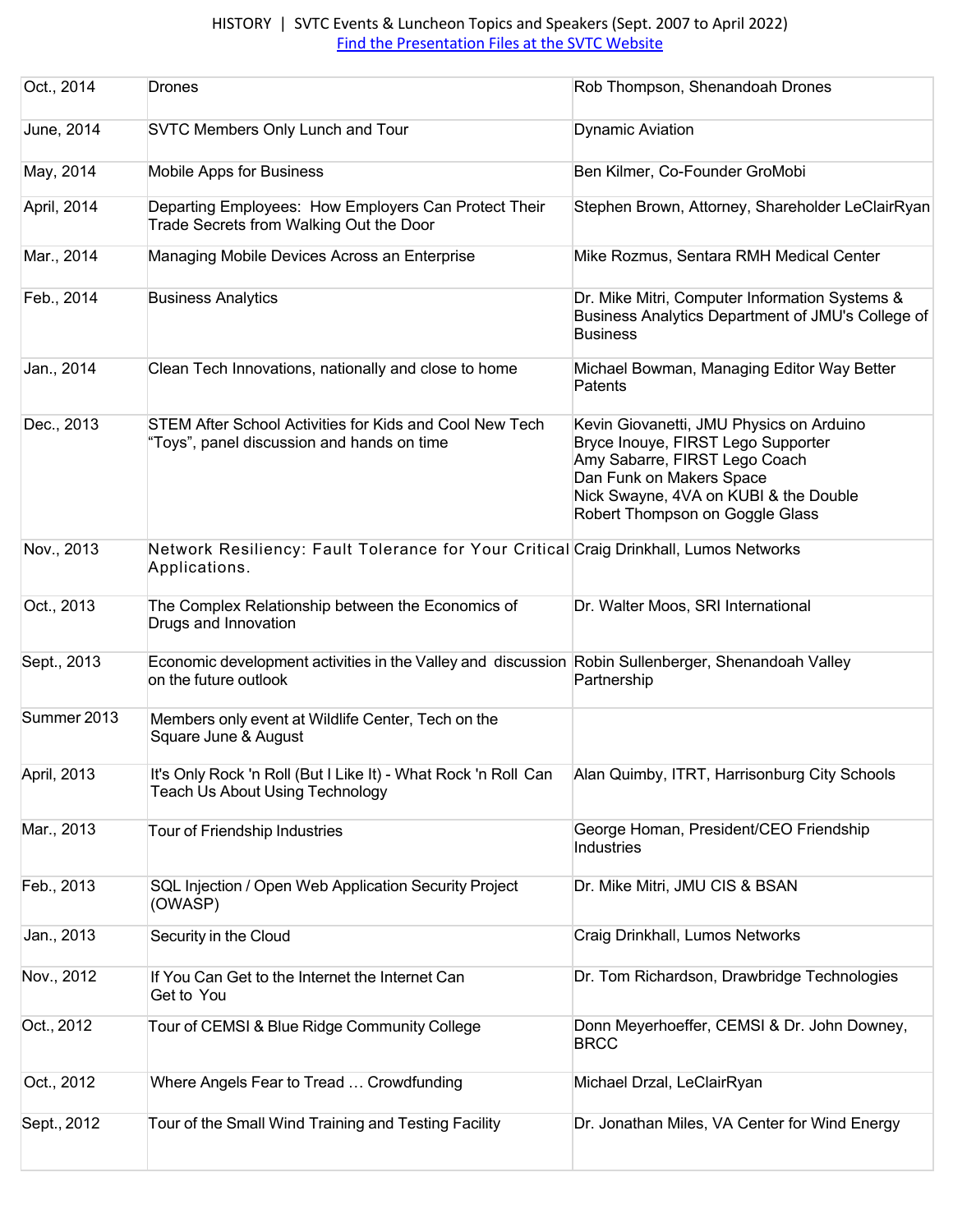| June, 2012  | Panel Discussion  Bring Your IT Questions                                      | Joey Groah, DIGICO Shoot   Post   Design; Michael<br>Lam, Premier Technical Services; Ron Perry, grep<br>Innovation; Kurt Plowman, City of Staunton IT<br>Department |
|-------------|--------------------------------------------------------------------------------|----------------------------------------------------------------------------------------------------------------------------------------------------------------------|
| May 2012    | Cloud Services for Today and Preparing for the Cloud<br>Services of the Future | Kevin Walsh, Lumos Networks                                                                                                                                          |
| May 2012    | Inside Look at SRI: Members only visit to SRI                                  |                                                                                                                                                                      |
| April, 2012 | Introducing the 4-VA Consortium & TelePresence Room at<br><b>JMU</b>           | Nick Swayne, JMU College of Education                                                                                                                                |
| Feb., 2012  | <b>Holistic Solutions: Green Technology</b>                                    | Charles Hendricks, The Gaines Group                                                                                                                                  |
| Jan., 2012  | Raising Capital/Fundraising Toolbox                                            | Michael Drzal, LeClairRyan                                                                                                                                           |
| Jan., 2012  | Inside Look at Serco: Members only visit to Serco                              |                                                                                                                                                                      |
| Dec., 2011  | Programs for Workforce Education Training                                      | Debbie Melvin, Project Manager, Virginia Jobs<br><b>Investment Program</b>                                                                                           |
| Nov., 2011  | <b>Electronic Medical Records</b>                                              | Robert M. Underwood, Chief Medical Information<br>Officer, Rockingham Memorial Hospital                                                                              |
| Oct., 2011  | Social Media for Professionals                                                 | Deb Van Horn, Rockingham Group                                                                                                                                       |
| Sept., 2011 | Three Essential Elements of a Marketing Plan                                   | Johnnie Barr, Action COACH                                                                                                                                           |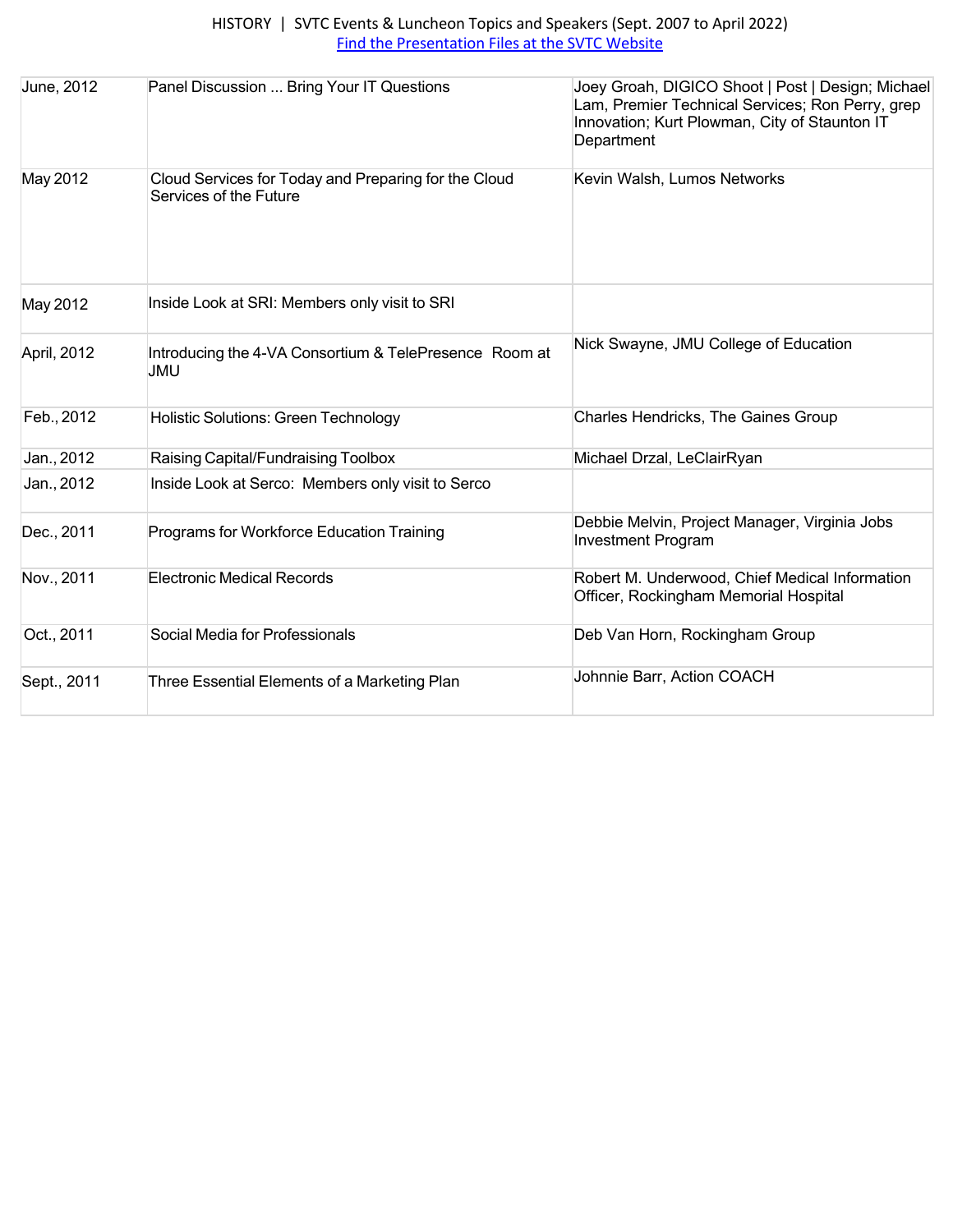| <b>June 2011</b>              | First Person Account -- Janice Fitzgerald on their<br><b>Success with Social Buying</b>                 | Janice Fitzgerald, Owner, By the Side of<br>The Road B&B                                                    |
|-------------------------------|---------------------------------------------------------------------------------------------------------|-------------------------------------------------------------------------------------------------------------|
| May 2011                      | <b>Business Continuity Planning/Disaster Recovery</b>                                                   | Mike Lam, Premier Technical Services                                                                        |
| April 2011                    | What it Takes to Develop to an Android Application for<br>the First Time                                | Carey Cole, JMU, Computer Information<br>Systems (CIS) and Management Science                               |
| March 2011                    | Technology-based Economic Development Initiatives<br>& How Your Company Can Benefit                     | Mark Herzog, Executive Director, Virginia<br><b>Biotechnology Association</b>                               |
| Feb., 2011<br>(Harrisonburg)  | Video Conferencing Options for Business or Personal<br>Use                                              | D. Lee Beard and Doug Gimbert, Center<br>for Instructional Technology at James<br><b>Madison University</b> |
| Feb., 2011<br>(Winchester)    | Advertising & Marketing: Getting the Most Out of Your<br>Video Online, Over the Air, and In Your Pocket | Joey Groah & Doug Stanford, DIGICO<br>Shoot   Post   Design                                                 |
| Jan., 2011<br>(Harrisonburg)  | Alternative Energy Technologies                                                                         | Alleyn Harned, Virginia Clean Cities                                                                        |
| Dec., 2010<br>(Harrisonburg)  | <b>Facebook Marketing</b>                                                                               | <b>Todd Wickersty, Business Bullpen</b>                                                                     |
| Nov., 2010<br>(Harrisonburg)  | Angel Investing 101                                                                                     | Mike Drzal, LeClairRyan                                                                                     |
| Nov., 2010                    | Shenandoah Valley Technology Summit                                                                     | <b>Partnered with Fairfield Center</b>                                                                      |
| Oct., 2010<br>(Harrisonburg)  | Google Analytics                                                                                        | Deb Van Horn, Rockingham Group                                                                              |
| Sept., 2010<br>(Harrisonburg) | Fall Tech Mixer @ Taste of Thai                                                                         |                                                                                                             |
| Sept., 2010<br>(Harrisonburg) | Greening of IT, Virtualization & Consolidation Best<br>Practices                                        | Don Louque, Clutch, Inc.                                                                                    |
| June, 2010 (Harrisonburg)     | The Seven Secrets of Social Media for Small<br><b>Businesses</b>                                        | Rob Hustick, SusQtech                                                                                       |
| June 2010 (Winchester)        | Mobile Technologies                                                                                     | Dr. Barry Adams, US Education for Apple                                                                     |
| May 2010                      | IncisionTech: Open Book Management and The<br>Growth Strategy: Out of the Box is an Understatement!     | Gary Morrison, IncisionTech                                                                                 |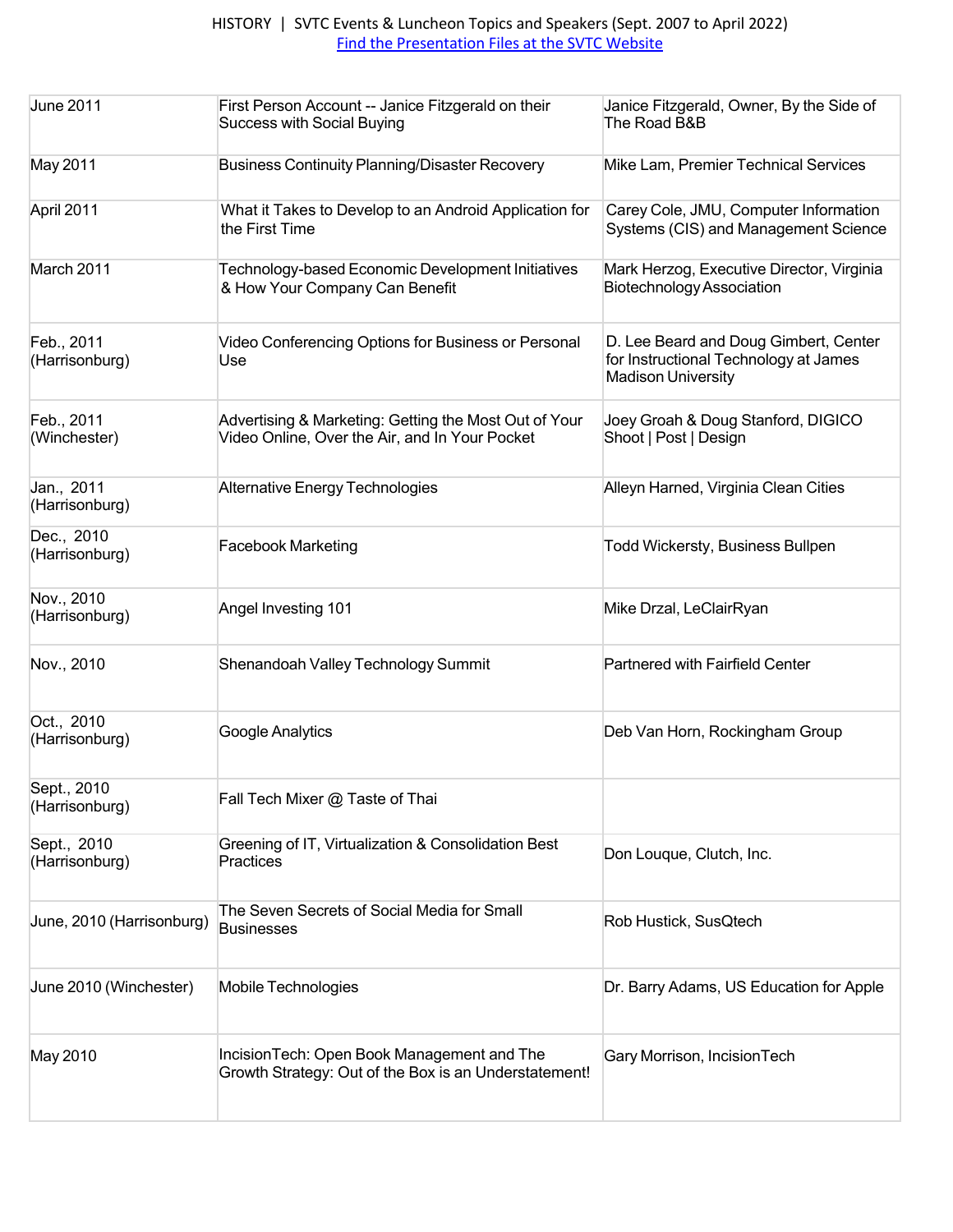| May 2010 (Winchester)    | The Seven Secrets of Social Media for Small<br><b>Businesses</b> | Rob Hustick, SusQtech                                                                                                     |
|--------------------------|------------------------------------------------------------------|---------------------------------------------------------------------------------------------------------------------------|
| April, 2010 (Winchester) | Greening of IT, Virtualization & Consolidation Best<br>Practices | Don Louque, Clutch, Inc.                                                                                                  |
| March, 2010              | Strategies for Getting on Google's First Page                    | Ben Cash, BlueKey, Inc.                                                                                                   |
| Feb., 2010               | Making Green Technology Work                                     | Zach Fettig, Shenandoah Sustainable<br>Technologies, LLC                                                                  |
| Jan., 2010               | Commercializing Technology from VA Universities                  | Michael Drzal & Rebecca Conner from<br>LeClairRyan; Mary Lou Bourne, JMU<br>Office of Technology Transfer                 |
| Dec., 2009               | <b>Cloud Computing</b>                                           | Dave Stinson, Carpathia Hosting                                                                                           |
| Nov., 2009               | The Road to Technology Based Economic<br>Development             | Robin Sullenberger, Shenandoah Valley<br>Partnership & Jennifer Sowers, James<br><b>Madison University</b>                |
| Oct., 2009               | 3rd Annual Fall Tech Mixer (Taste of Thai)                       | <b>Special Event</b>                                                                                                      |
| Oct., 2009               | Getting the Most out of Your Video                               | Joey Groah, DIGICO Shoot   Post   Design                                                                                  |
| Sept., 2009              | First lego League - Sport for the Mind                           | Nick Swayne, JMU College of Education,<br>in his capacity as the state director for the<br>Virginia/DC First Lego League. |
| <b>June 2009</b>         | The New VoIP Meets Today's Challenges                            | Kevin Walsh, nTelos                                                                                                       |
| May 2009                 | Social Media                                                     | Rob Hustick, Live Elements                                                                                                |
| April, 2009              | Legislative Wrap-Up Breakfast                                    | <b>Special Event</b>                                                                                                      |
| April, 2009              | Carpathia Open House                                             | <b>Special Event</b>                                                                                                      |
| April, 2009              | Technology in Law Enforcement                                    | Chief Williams, Staunton Police<br>Department                                                                             |
| Feb., 2009               | <b>VMWare</b>                                                    | Steve Conley, Information Technology<br>Director, Woodrow Wilson Rehabilitation<br>Center.                                |